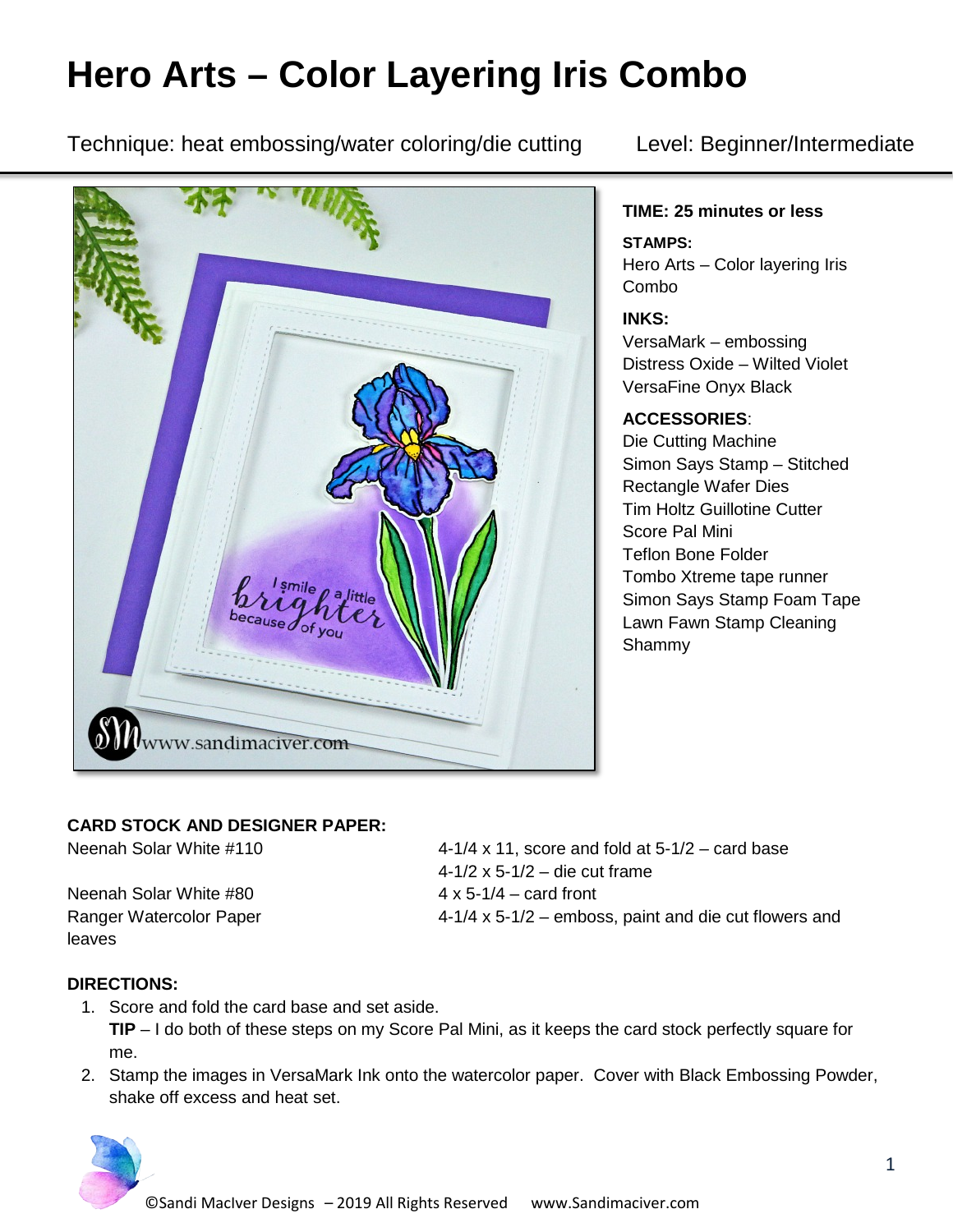- 3. Die cut the images out with the coordinating dies.
- 4. Use the Rectangle Wafer Dies to die cut the frame.
- 5. Use the frame and place over the card front so you can make a light pencil mark of the inside two corners.
- 6. Use the blending tool to add the Wilted Violet ink to the bottom portion of the card front.
- 7. Stamp the sentiment on the left side in black ink.
- 8. Use the Tombo Xtreme tape runner to attach the card front to the card base.
- 9. Cut strips of Foam tape for the back of the frame and then attach that to the card front.
- 10. Cut small pieces of Foam Tape to attach to the back of the flowers, leaves, stem, and then add them to the card.
- 11. Clean Stamps with the Lawn Fawn Stamp Shammy

### **Happy Stamping**



**Here are the supplies used in today's Color layering Iris Card. Where available I use Compensated Affiliate Links, which means if you make a purchase through my link, I receive a small commission at no extra cost to you. Thank you so very much for your support, I truly appreciate it.**



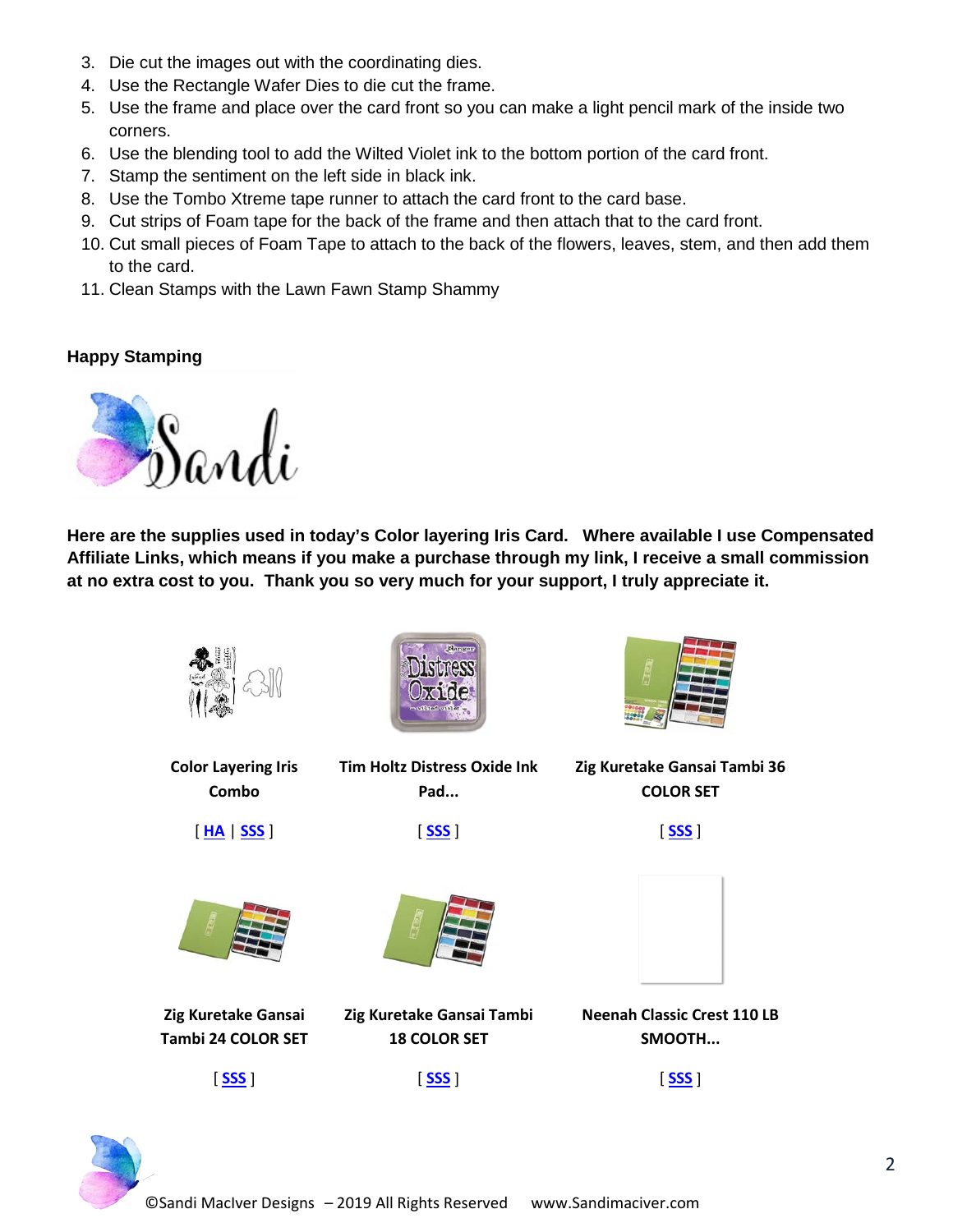

**Ranger WATERCOLOR PAPER Inkssentials...**

[ **[SSS](https://ldli.co/e/lxkoep)** ]

Gehrini



**Hero Hues Amethyst**

[ **[HA](https://ldli.co/e/xj5x7d)** ]



**Ranger MINI ROUND INK BLENDING TOOLS...**

[ **[SSS](https://ldli.co/e/1m5r17)** ]





**Crafter's Companion GEMINI JUNIOR...**

[ **[SSS](https://ldli.co/e/djox65)** ]

**Simon Says Stamp STITCHED RECTANGLES...**

[ **[SSS](https://ldli.co/e/z0ld6z)** ]

**Tonic PAINT BRUSHES Nuvo 972n**

[ **[SSS](https://ldli.co/e/9z9qg4)** ]







**PW119 Detail Black**

[ **[HA](https://ldli.co/e/kl95mm)** | **[SSS](https://ldli.co/e/71djnq)** ]

**Ranger ANTI STATIC POUCH ink62332**

[ **[SSS](https://ldli.co/e/g5xorj)** ]

**Tsukineko Versamark EMBOSS INK PAD...**

[ **[SSS](https://ldli.co/e/ndn62m)** ]

**Tsukineko VersaFine ONYX BLACK Ink...**

[ **[SSS](https://ldli.co/e/jmz6e4)** ]



**Precision Heat Embossing Tool** 



**Tombow XTREME Permanent Adhesive Tape...**

[ **[SSS](https://ldli.co/e/y05lxp)** ]

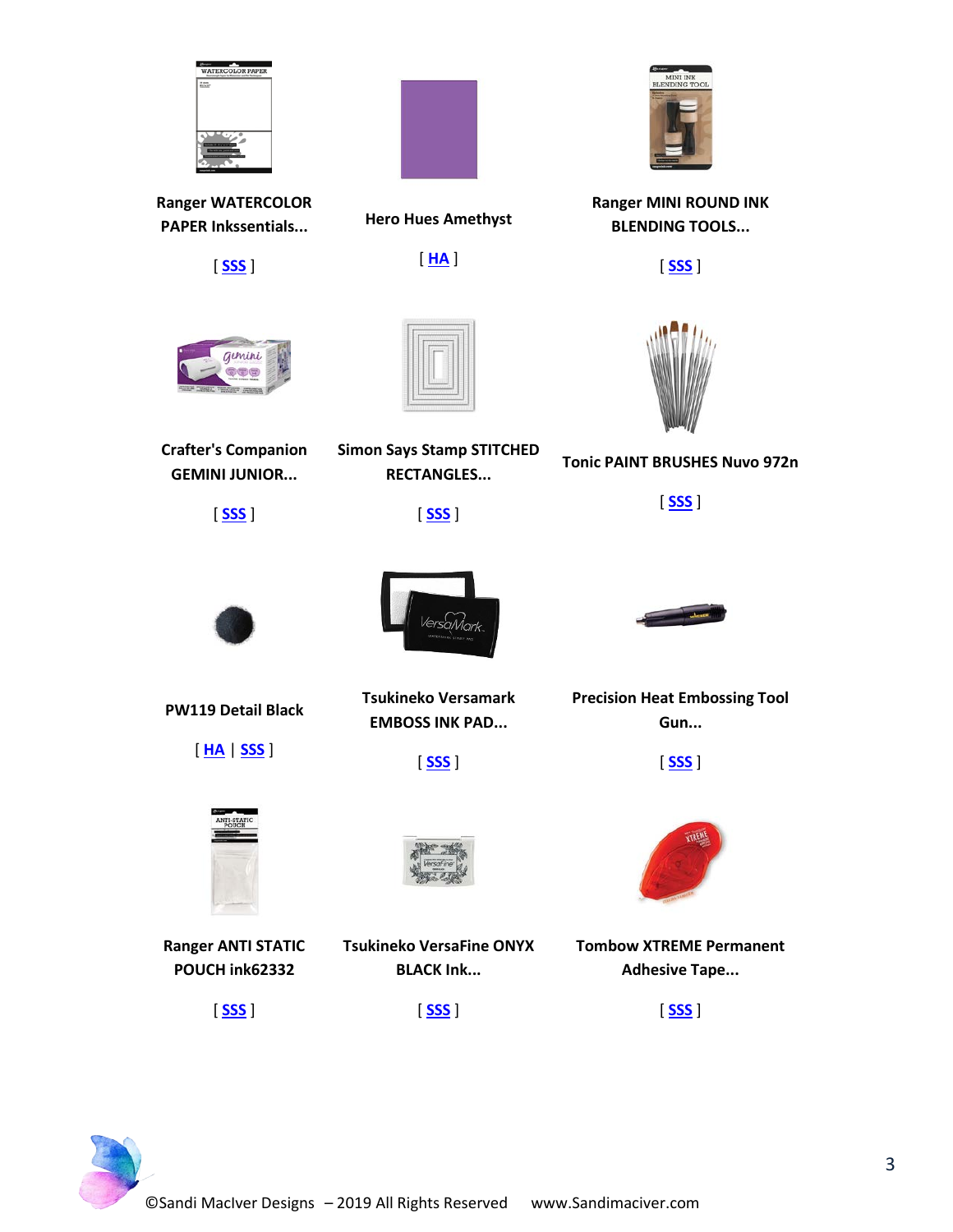





**Tim Holtz Tonic Craft MINI SNIPS...**

[ **[SSS](https://ldli.co/e/oz67ek)** ]

**Tombow REFILL Xtreme Permanent... Tim Holtz Tonic GUILLOTINE** 

[ **[SSS](https://ldli.co/e/p9y0n4)** ]

[ **[SSS](https://ldli.co/e/r7e4yl)** ]

**COMFORT...**





**Tim Holtz Tonic Craft SCISSORS Micro...**

[ **[SSS](https://ldli.co/e/lxkr0g)** ]

**EK Success CRAFT TWEEZERS Precision...**





**Scor-Pal MINI SCOR-BUDDY Scoring...**

[ **[SSS](https://ldli.co/e/1m5dn1)** ]



**Hero Arts Rubber Stamp SMALL BLOCK...**





**Tim Holtz Tonic GLASS MEDIA MAT 1914e**

[ **[SSS](https://ldli.co/e/z0lxr1)** ]



**Lawn Fawn STAMP SHAMMY Cleaner LF1045**

[ **[SSS](https://ldli.co/e/kl9nq4)** ]



**Simon Says Stamp LARGE GRID PAPER...**

[ **[SSS](https://ldli.co/e/71d563)** ]



**Simon Says Stamp SMALL TEFLON BONE...**

[ **[SSS](https://ldli.co/e/9z9mdd)** ]



**Simon Says Stamp BIG MOMMA FOAM TAPE...**

[ **[SSS](https://ldli.co/e/ndneq6)** ]